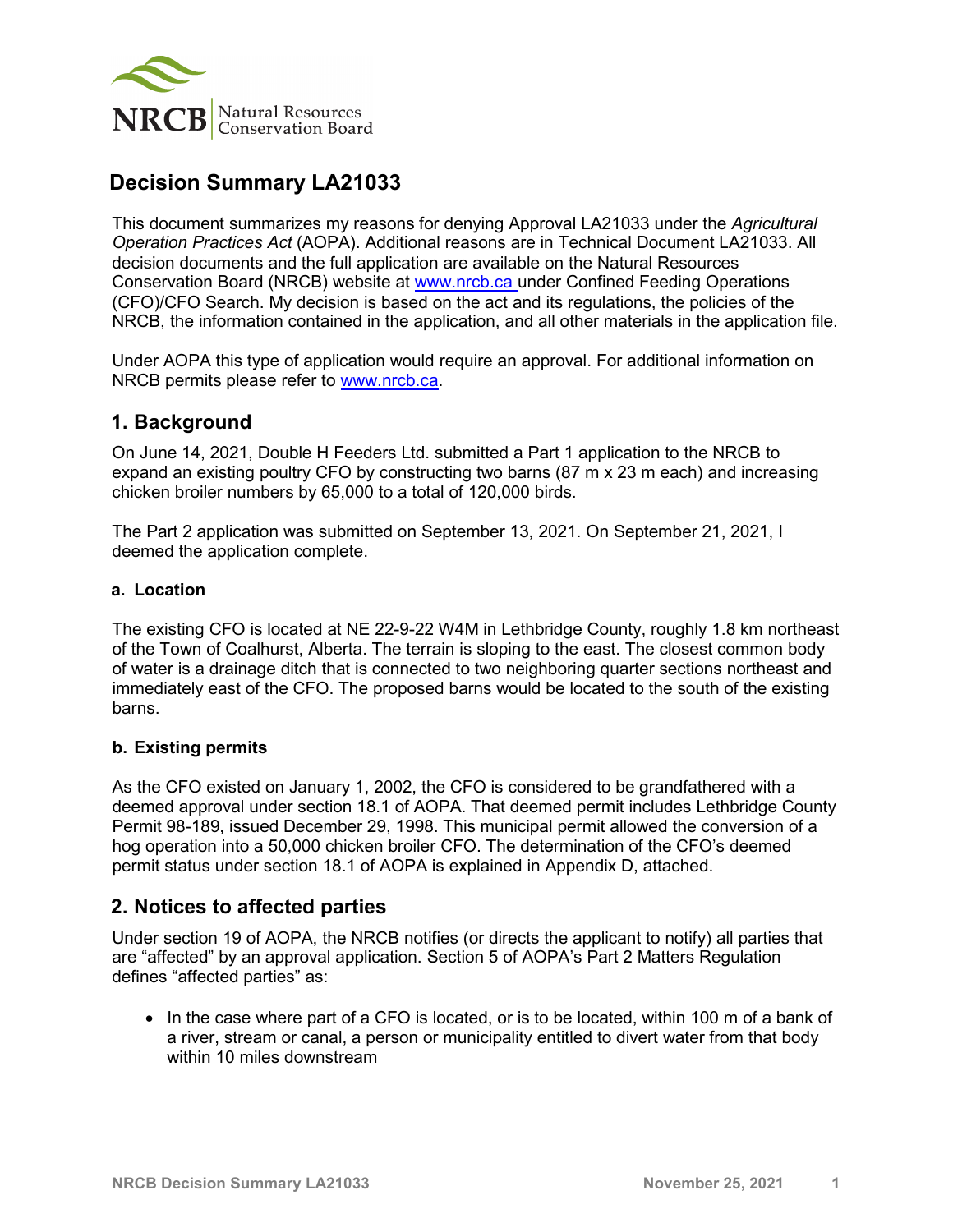- the municipality where the CFO is located or is to be located
- any other municipality whose boundary is within a specified distance from the CFO, depending on the size of the CFO
- all persons who own or reside on land within a specified distance from the CFO, depending on the size of the CFO

For this size of CFO the specified distance is ½ mile. (The NRCB refers to this distance as the "affected party radius" or "notification radius.")

A copy of the application was sent to Lethbridge County, which is the municipality where the CFO is located.

The NRCB gave notice of the application by public advertisement in the Sunny South News on September 21, 2021. The full application was also posted on the NRCB website. As a courtesy, twenty six letters were sent to people identified by Lethbridge County as owning or residing on land within the affected party radius.

### **3. Notice to other persons or organizations**

Under section 19 of AOPA, the NRCB may also notify persons and organizations the approval officer considers appropriate. This includes sending applications to referral agencies which have a potential regulatory interest under their respective legislation.

Referral letters and a copy of the complete application were emailed to, Alberta Health Services (AHS), Alberta Environment and Parks (AEP), Alberta Transportation, and the Lethbridge Northern Irrigation District (LNID).

The NRCB received a response from Jeff Gutsell, hydrogeologist with AEP; Alan Harrold, general manager of the LNID; and Leah Olson, Development and planning technologist with Alberta Transportation. No response was received from AHS.

Mr. Gutsell commented that AEP has not received an application from Double H for a water license under the Water Act and that there is no documentation about the source of water for this CFO. He continued to state that Double H has the potential to access water from the LNID and requested proof of adequate water availability prior to expanding this CFO. Because water needs for CFOs are not part of the NRCB's mandate and jurisdiction, I will not further discuss this issue. However, a copy of AEP's response has been forwarded to the applicant for his information and action.

Mr. Harrold stated in his response that Double H would require a water conveyance agreement to cover the demand for water. He also pointed out that manure storage and application is not permitted within 30 m of any canal or drain and that no effluent must enter the district works. Because water needs for CFOs are not part of the NRCB's mandate and jurisdiction, I will not further discuss this issue. However, a copy of the LNID's response has been forwarded to notify the applicant of this requirement.

Ms. Olson stated in her response that Alberta Transportation would consider this development to be an ancillary development and that her department has no concerns with this application.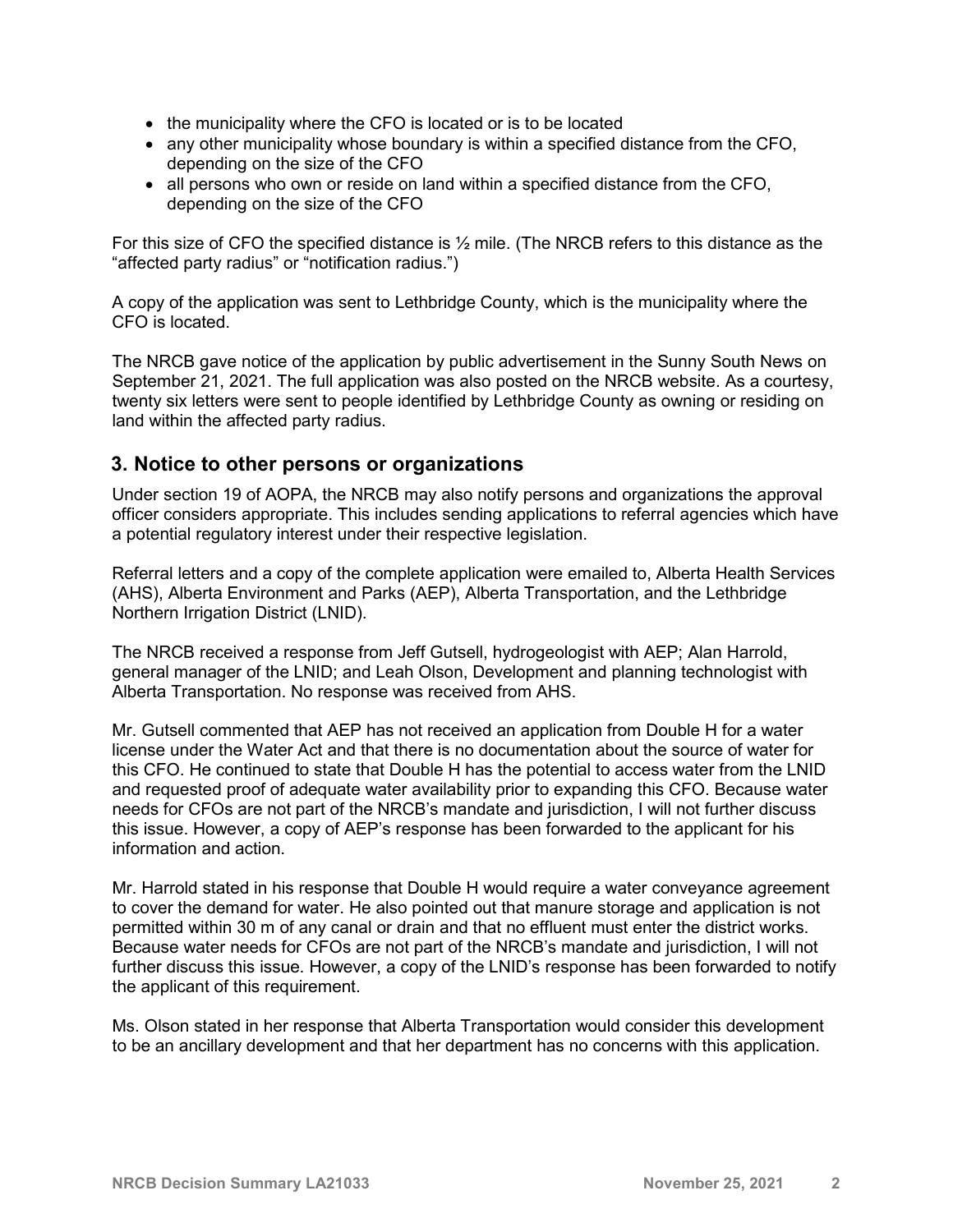# **4. Alberta Land Stewardship Act (ALSA) regional plan**

Section 20(10) of AOPA requires that an approval officer must ensure the application complies with any applicable ALSA regional plan.

As required by section 4(1) of the South Saskatchewan Regional Plan (SSRP), I considered that document's Strategic Plan and Implementation Plan and determined that the application is consistent with those plans. In addition, there are no notices or orders under the Regulatory Details portion of the SSRP that apply to this application.

# **5. Municipal Development Plan (MDP) consistency**

I have determined that the proposed expansion is inconsistent with the land use provisions of Lethbridge County's municipal development plan. The reasons and a more detailed discussion of the county's planning requirements can be found in Appendix A, below.

Because of this inconsistency, in accordance with section 20(1)(a) of AOPA I must deny the application.

# **6. AOPA requirements**

Despite the MDP inconsistency I continued to review the technical aspects of the application against the technical requirements set out in the regulations. The proposed expansion would:

- Meet the required AOPA setbacks from all nearby residences (AOPA setbacks are known as the "minimum distance separation" requirements, or MDS)
- Meet the required AOPA setbacks from water wells, springs, and common bodies of water
- Have sufficient means to control surface runoff from the CFO facilities
- Meet AOPA's nutrient management requirements regarding the land application of manure with the nutrient management plan provided
- Meet AOPA groundwater protection requirements for the design liners for manure storage facilities and manure collection areas

## **7. Responses from municipality and other directly affected parties**

Directly affected parties are entitled to a reasonable opportunity to provide evidence and written submissions relevant to the application, and are entitled to request an NRCB Board review of the approval officer's decision. Not all affected parties are "directly affected" under AOPA.

Municipalities that are affected parties are identified by the act as "directly affected." Lethbridge County is an affected party (and directly affected) because the proposed expansion is located within its boundaries.

Ms. Hilary Janzen, a senior planner with Lethbridge County, provided a written response on behalf of Lethbridge County. Ms. Janzen pointed out that the CFO is located within the identified exclusion zone as noted in the MDP but did not otherwise answer if the application is consistent with Lethbridge County's land use provisions of the MDP. She continued to state that this area is governed by the intermunicipal development plan (IDP) between Lethbridge County and the Town of Coalhurst which supersedes the MDP according to the *Municipal Government Act*. She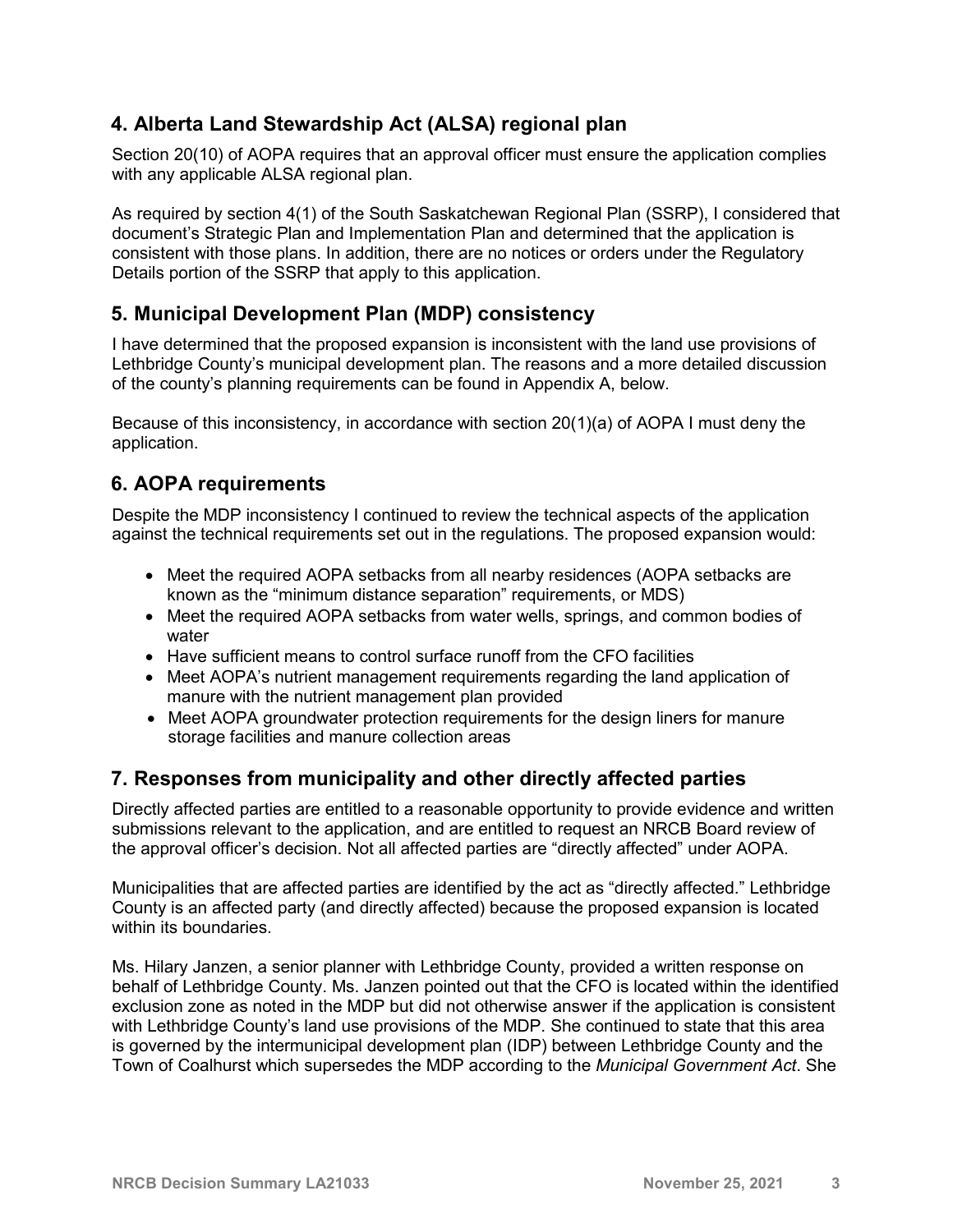also stated that an approval should include a condition that requires the decommissioning of chicken barns that are located on the NW 22-9-22 W4 owned by the applicant. The application's consistency with Lethbridge County's MDP is addressed in Appendix A, attached.

Apart from municipalities, any member of the public may request to be considered "directly affected." The NRCB received responses from four individuals.

All of the four people who submitted responses own or reside on land within the 0.5 mile notification radius for affected persons. Because of their location within this radius, and because they submitted a response, they qualify for directly affected party status. (See NRCB Operational Policy 2016-7: Approvals, part 6.2)

The directly affected parties raised concerns regarding runoff, odor, manure spreading practices, and land value. These concerns are addressed in Appendix B.

## **8. Environmental risk of CFO facilities**

As part of my review of this application, I assessed the risk to the environment posed by the CFO's existing manure storage facilities and manure collection areas. I used the NRCB's environmental risk screening tool (ERST) to assist in my assessment of risk to surface water and groundwater (see NRCB Operational Policy 2016-7: Approvals, part 8.13). The tool provides for a numeric scoring of risks, which can fall within a low, moderate, or high risk range. (A complete description of this tool is available under CFO/Groundwater and Surface Water Protection on the NRCB website at [www.nrcb.ca.](http://www.nrcb.ca/))

The assessment found that the existing and proposed poultry barns pose a low potential risk to groundwater and surface water.

## **9. Other factors**

While I am denying this application due to inconsistency with the MDP land use provisions, I will consider other factors under section 20(1)(b) of AOPA in the event this decision is overturned following a Board review.

AOPA requires me to consider matters that would normally be considered if a development permit were being issued. The NRCB interprets this to include aspects such as property line and road setbacks related to the site of the CFO. (Grow North, RFR 2011-01 at page 2). Approval officers are limited to what matters they can consider though as their regulatory authority is limited. Accordingly, I considered the property line setbacks required by Lethbridge County's land use bylaw (LUB). I note that the application would meet those setbacks. This conclusion is supported by comments from the county.

AOPA requires me to consider the effects a proposed CFO or CFO expansion has on natural resources administered by provincial departments. To this end, I referred the application to AEP. Based on the response from the AEP representative whom I have corresponded with for this application, I am not aware of any statements of concerns for this CFO that were submitted under section 73 of the Environmental Protection and Enhancement Act or section 109 of the Water Act in respect of the subject of this application.

I am not aware of any written decisions before the Environmental Appeals Board in respect of the subject-matter of this application (hhttp://www.eab.gov.ab.ca/status.htm, accessed October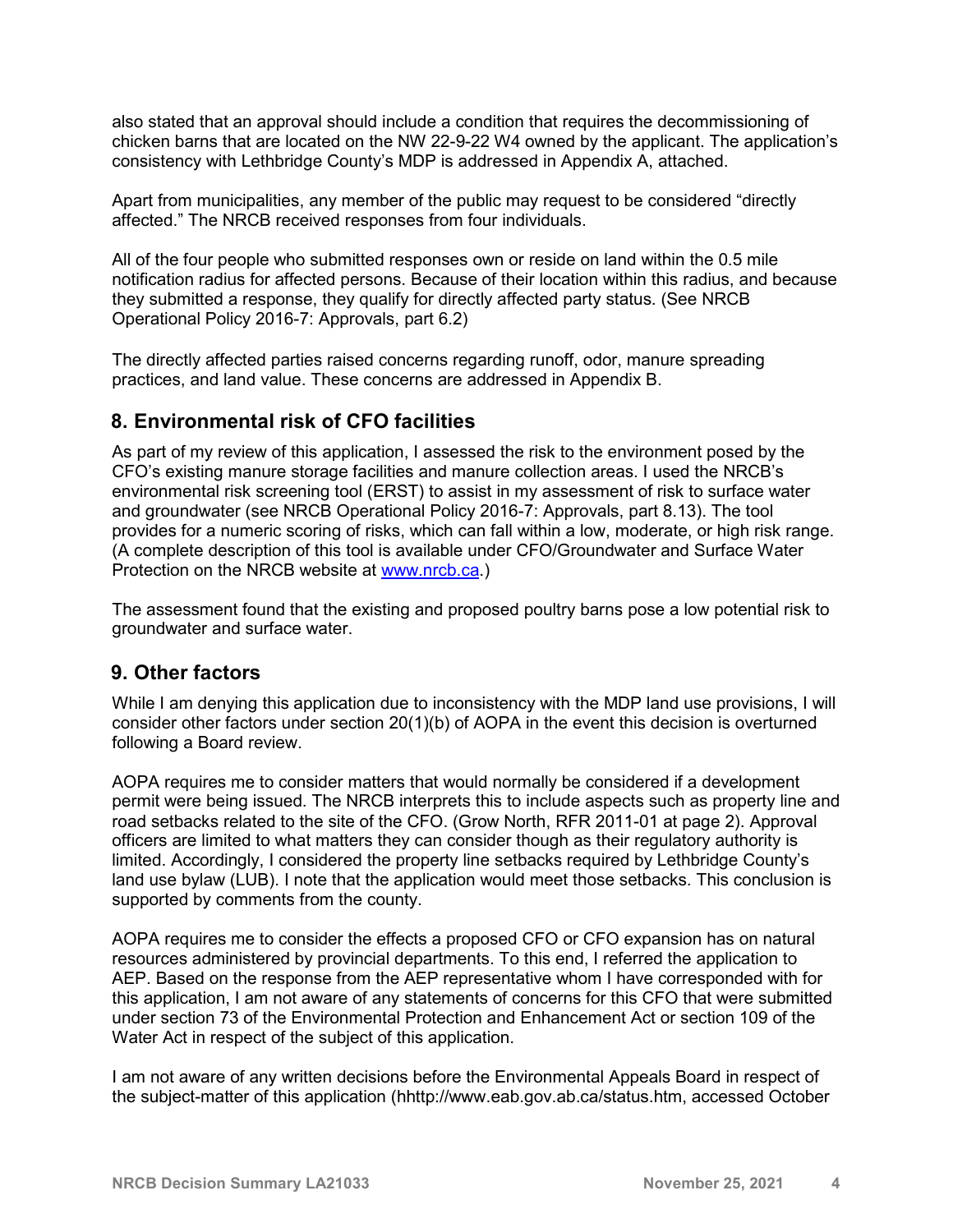29, 2021). Further, I am not aware of any written decision before a director under the Water Act.

Finally, I considered the effects of the proposed expansion on the environment, the economy, and the community, and the appropriate use of land.

Because the application meets all of AOPA's technical requirements, I presume that the effects on the environment are acceptable.

Consistent with NRCB policy (Approvals Policy 8.7.3), if the application is consistent with the MDP and with the LUB then the proposed development is presumed to have an acceptable effect on the economy and community. In my view, this presumption of acceptability is rebutted because of my determination that the application is not consistent with the MDP or the LUB in addition to the location of the CFO as discussed in Appendix A, attached.

I also presumed that the proposed expansion is not an appropriate use of land because of the inconsistency with the land use provisions of the municipal development plan (See NRCB Operational Policy 2016-7: Approvals, part 8.7.3.).

### **10. Conclusion**

I am denying the application for the reasons stated above.

For information, the deemed permit determination outlined in Appendix D survives this denial decision. Under section 18.1(4) of AOPA, the terms and conditions of the deemed permit (including municipal development permit #98-189) will continue to apply.

November 25, 2021

Carina Weisbach Approval Officer

## **Appendices:**

- A. Consistency with the municipal development plan
- B. Determining directly affected party status and concerns raised
- C. Conditions if an approval would be issued
- D. Determination of deemed permit status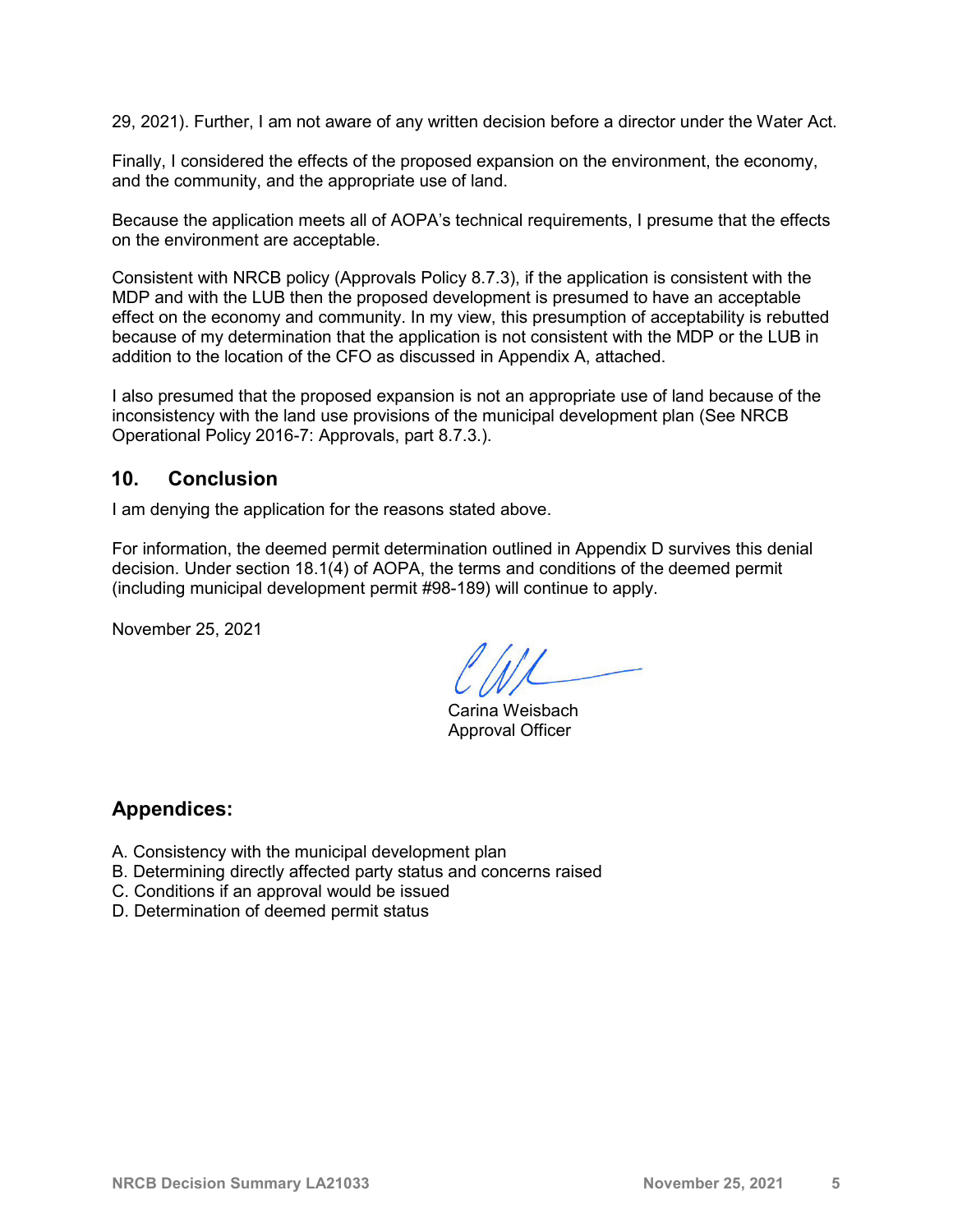## **APPENDIX A: Consistency with the municipal development plan**

Under section 20 of AOPA, an approval officer may only approve an application for an approval or amendment of an approval if the approval officer holds the opinion that the application is consistent with the "land use provisions" of the applicable municipal development plan (MDP).

Double H's CFO is located in Lethbridge County and is therefore subject to that county's MDP. Lethbridge County adopted the latest revision to this plan on December 5, 2019, under Bylaw #19-043.

In this case, my opinion is that Double H's application is not consistent with the land use provisions of the MDP.

Relevant to this determination are the following sections of the MDP:

Section 6.6 Confined Feeding Operations, in subsection 6.6.3:

a) Urban Fringe: "*The County shall exclude the development of CFOs in the Urban Fringe land use districts."*

#### d) NRCB

IV) CFOs "*shall not be approved in the areas shown and designated on Figure 11B as exclusion areas*".

The existing CFO is within the urban fringe zoning category, and is within this area as shown on Map 11B. I interpret 'shall exclude development of CFOs' in (a) as prohibiting not only the establishment of new CFOs, but also the development in the sense of expanding the existing CFO facilities or increasing permitted livestock numbers. With that, the application is not consistent with this section of the MDP.

#### *d) NRCB*

*VI) The NRCB should consider the requirements and regulations as stipulated in the Lethbridge County Land Use Bylaw and Animal Control Bylaw, including the exclusion of confined feeding operations on parcels less than the specified sizes as specified in those bylaws.*

In my view, this section – as well section  $6.6.3(a)$ 's reference to land use districts – provides a clear intent to adopt provisions from the land use bylaw (LUB). Following the NRCB Operational Policy 2016-7: *Approvals*, part 8.2.3, I therefore also considered land use provisions in Lethbridge County's Land Use Bylaw #1404 (consolidated to Bylaw 19-044 and Bylaw 19-032 (maps)). Under those bylaws, the subject land is currently zoned Rural Urban Fringe. CFOs are listed as a prohibited use under this zoning category.

Section 6.9.2 "Special Planning Areas" of Lethbridge County's MDP identifies Objectives of special planning areas. Double H's CFO is located in special planning Area A (Figure 14). The MDP states in part:

As the Town of Coalhurst and the City of Lethbridge increase development pressures in Area A, this area will become a distinct development node due to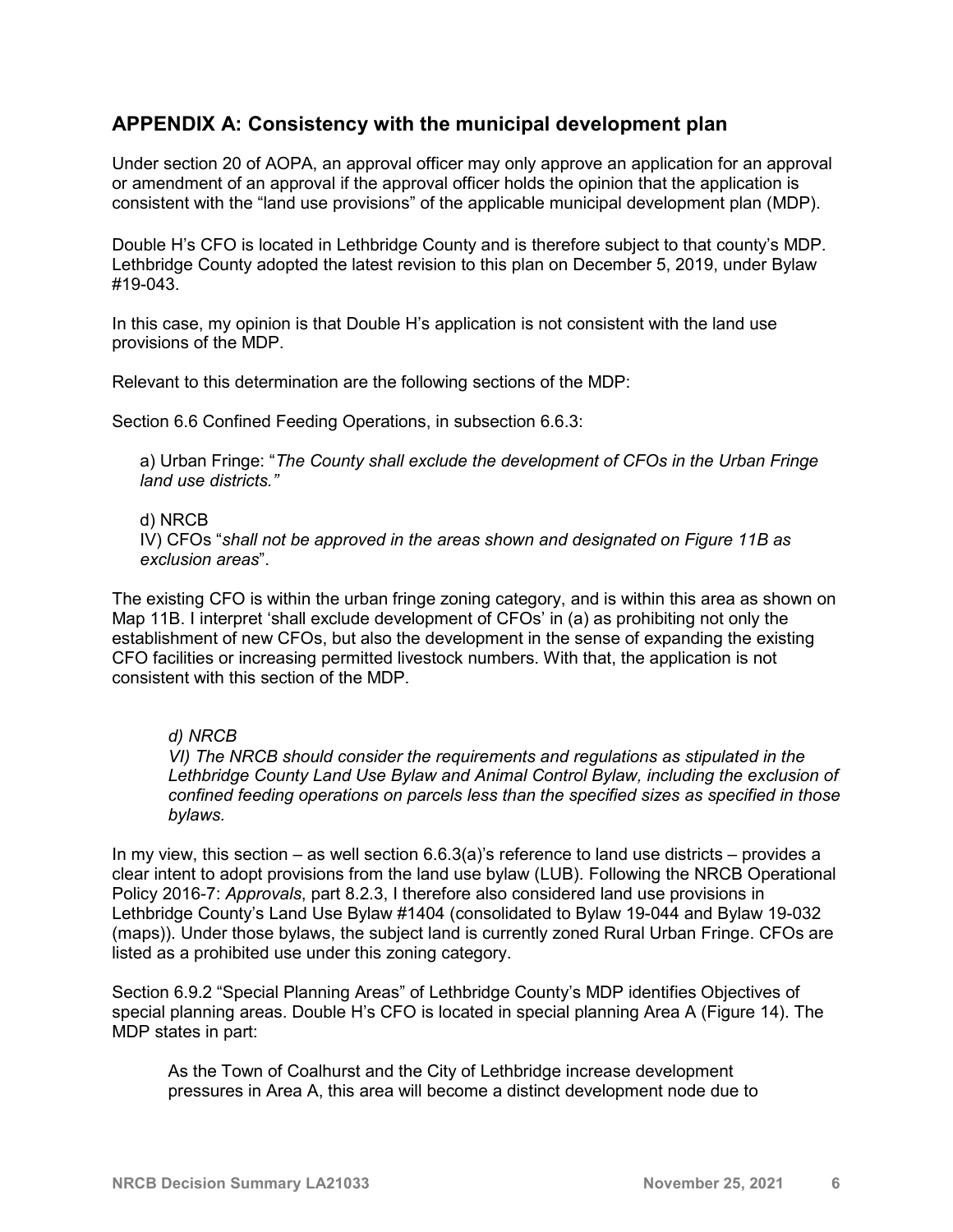limited access from the trade corridor and existing highway, as such, agricultural pursuits in this region may become financially and operationally challenging. CFO feeding operations will be discouraged in this area given the residential and commercial growth potential in this area.

In my opinion, for the above reasons, the application is not consistent with Lethbridge County's municipal development plan land use provisions. Under section 20(1)(a) of AOPA, if there is an inconsistency, the approval officer must deny the application.

In NRCB Operational Policy 2016-7: *Approvals*, part 8.2.3, approval officers are also to consider land use provisions in statutory plans, such as intermunicipal development plans, if the MDP cross-references them.

The Lethbridge County MDP does not mention the Lethbridge County-Town of Coalhurst IDP specifically, though the IDP was originally enacted (in 2014) prior to the most recent MDP revisions (2018, 2019). Lethbridge County and the Town of Coalhurst adopted the last amendment of its IDP in February 2021 under Bylaw # 20-023 and #421-20 (Bylaw # 1434 (Lethbridge County), #375-14 (Town of Coalhurst)).

In my view, the MDP cross-references IDPs generally but not sufficiently to be read as a crossreference to this particular IDP. Section 6.10 of Lethbridge County's MDP discusses the contexts and policies in respect to the plans with the urban and rural municipalities within its borders, and mentions specifically the IDP between the City of Lethbridge and the County, and the challenges in respect to the development of the rural urban fringe between the two municipalities. Section 6.10.3(a) continues to discuss that the county shall "create, and respect through its decision making" IDPs with all the municipalities within Lethbridge County (see also Map 15). There is no specific cross-reference to the County of Lethbridge-Town of Coalhurst IDP.

Ms. Jansen, with Lethbridge County, rightfully stated in her response to this application, that the MDP is superseded by the IDP in the planning hierarchy as set out in the *Municipal Government Act*, to the extent of any conflict*.* However, the application to the NRCB to expand a CFO is processed under AOPA, not under the MGA. AOPA expressly singles out MDP land use provisions.

For these reasons, I did not consider land use provisions in the IDP. My analysis ends with the finding that the application is inconsistent with the land use provisions of the MDP.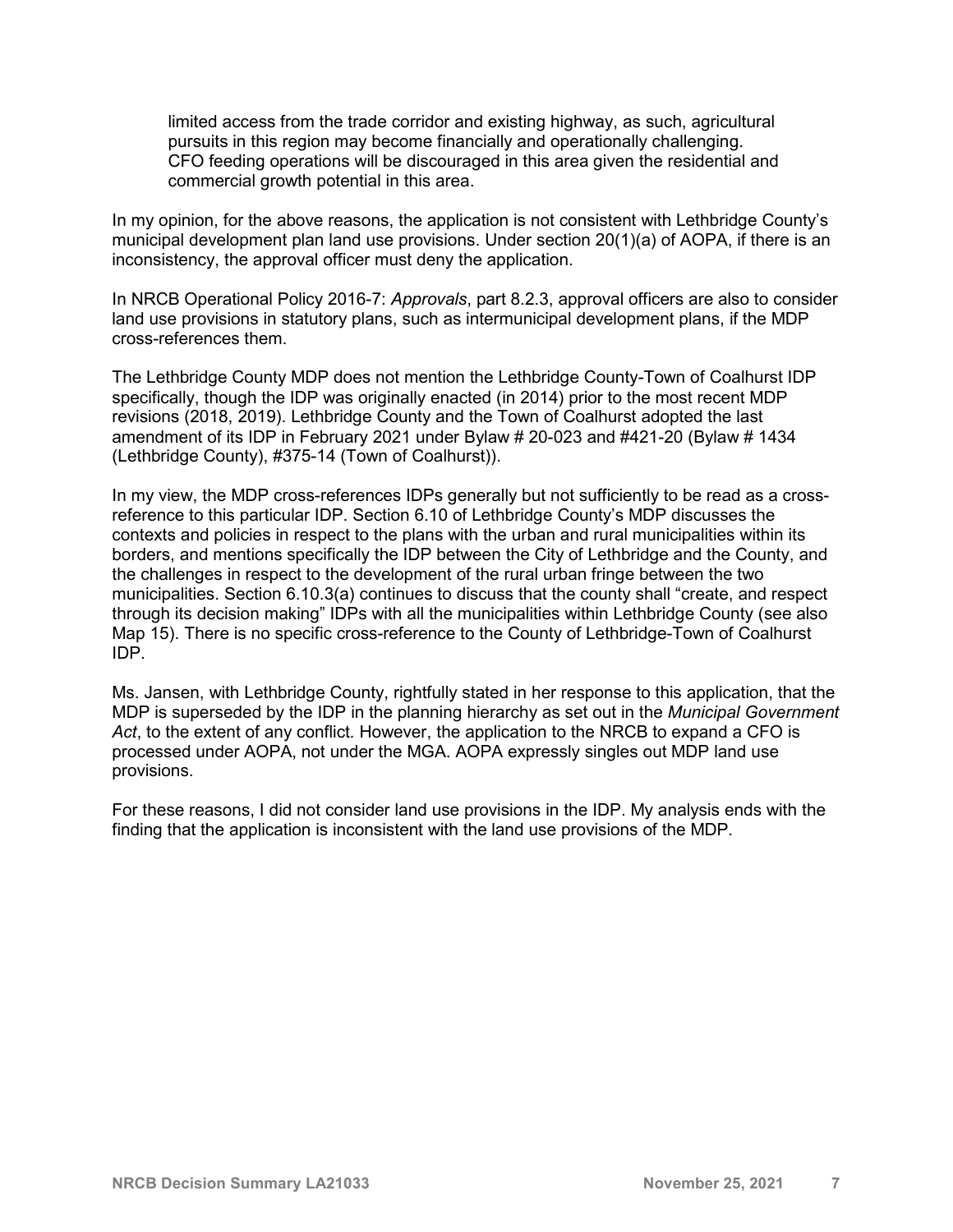## **APPENDIX B: Determining directly affected party status and concerns raised**

The following individuals qualify for directly affected party status because they submitted a response to the application and they own or reside on land within the "affected party radius," as specified in section 5(c) of the Agricultural Operation, Part 2 Matters Regulation:

Mellissa Schmid NW 23-9-22 W4

Bryan Clifton NW 23-9-22 W4

A.W Bedster and spouse SW 23-9-22 W4

See NRCB Operational Policy 2016-7 – Approvals, part 6.2.

The directly affected parties raised the following concerns:

- runoff from manure spreading lands and manure spreading practice,
- changing a watercourse,
- odor,
- reduced property value, and
- reduced quality of life.

Because this application will be denied, I need not discuss these concerns any further. However, as stated in section 9 above, the concerns relating to water that are under AEP's jurisdiction have been forwarded to AEP for their information.

I would also like to point out that if a person or party has concerns regarding manure collection or storage facilities, manure spreading or other CFO related issues, those concerns can be reported to the NRCB's 24 hour response line (1-866-383-6722). The call will be followed up on by an NRCB inspector. Neighbours and concerned parties can also call any NRCB office during regular business hours if they have questions about permit conditions or ongoing AOPA operational requirements.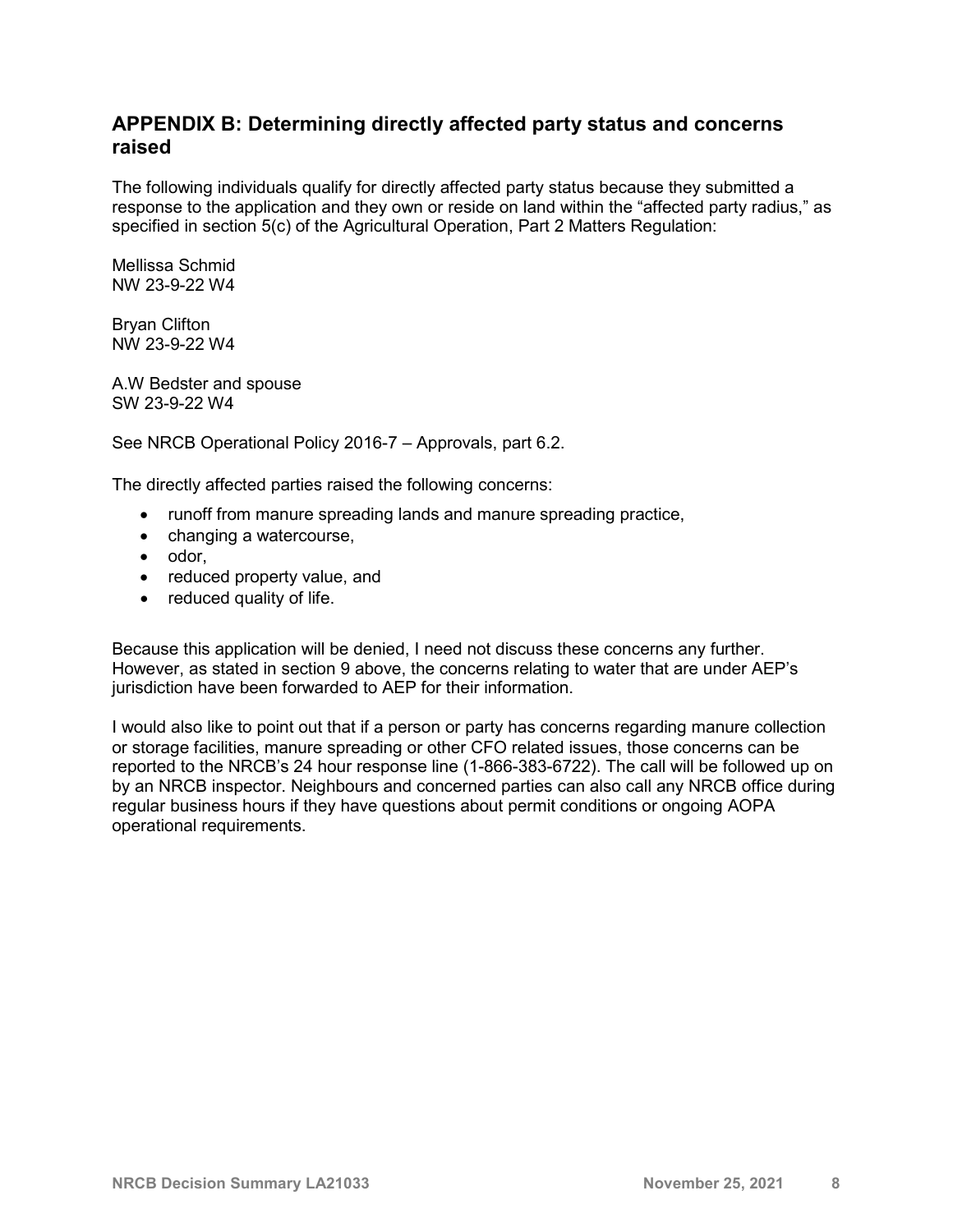# **APPENDIX C: Potential conditions if a permit is to be issued**

If following a review hearing the Board overturns this decision and directs that a permit be issued, I would recommend that the conditions discussed below be considered. This would also include carrying forward a number of conditions from Development permit 98-189 (see sections 2 and 3 of this appendix).

### **1. Potential new conditions**

#### **a. Construction Deadline**

I would recommend a condition setting out a reasonable construction completion deadline for the proposed work. Double H Feeders has proposed to complete construction of the proposed new poultry barns by January 1, 2026. This time-frame is considered to be reasonable for the proposed scope of work.

#### **b. Post-construction inspection and review**

The NRCB's general practice is to include conditions in new permits to ensure that the new or expanded facilities are constructed according to the required design specifications. Accordingly, it is recommended that a permit include conditions requiring:

- I. Double H Feeders to provide written proof from a qualified third party professional that the concrete used for the manure collection and storage area meets the required specifications as laid out in Agdex 096-93 – Category D.
- II. The inspection of approved facilities prior to livestock or manure being allowed to be placed in them.

#### **2. Conditions to be potentially carried forward from Development permit 98-189**

If an approval was issued, I would recommend carrying forward the terms and conditions in development permit 98-189, as noted below.

Pursuant to section 23 of AOPA (approval officer amendments), I would delete conditions # 2, and 4 from development permit 98-189 or only carry them forward in parts. My reasons are as follows:

Condition 2 – Land Area for Manure Utilization - states:" *Maintenance of and/or access to approximately 350 acres of cultivated dryland or 148 acres cultivated, irrigated for manure utilization. Manure must not be applied to snow and/or frozen ground. Manure be incorporated within 48 h of land spreading, with consideration for neighboring residences, including a separation distance from such residences.*"

This condition consists of several parts.

The first part that determined the available land base for manure spreading is redundant and will be replaced by AOPA and its regulations that require a minimum of 963.7 acres of dryland or 483.3 acres of irrigated land for manure spreading, or alternatively, a nutrient management plan.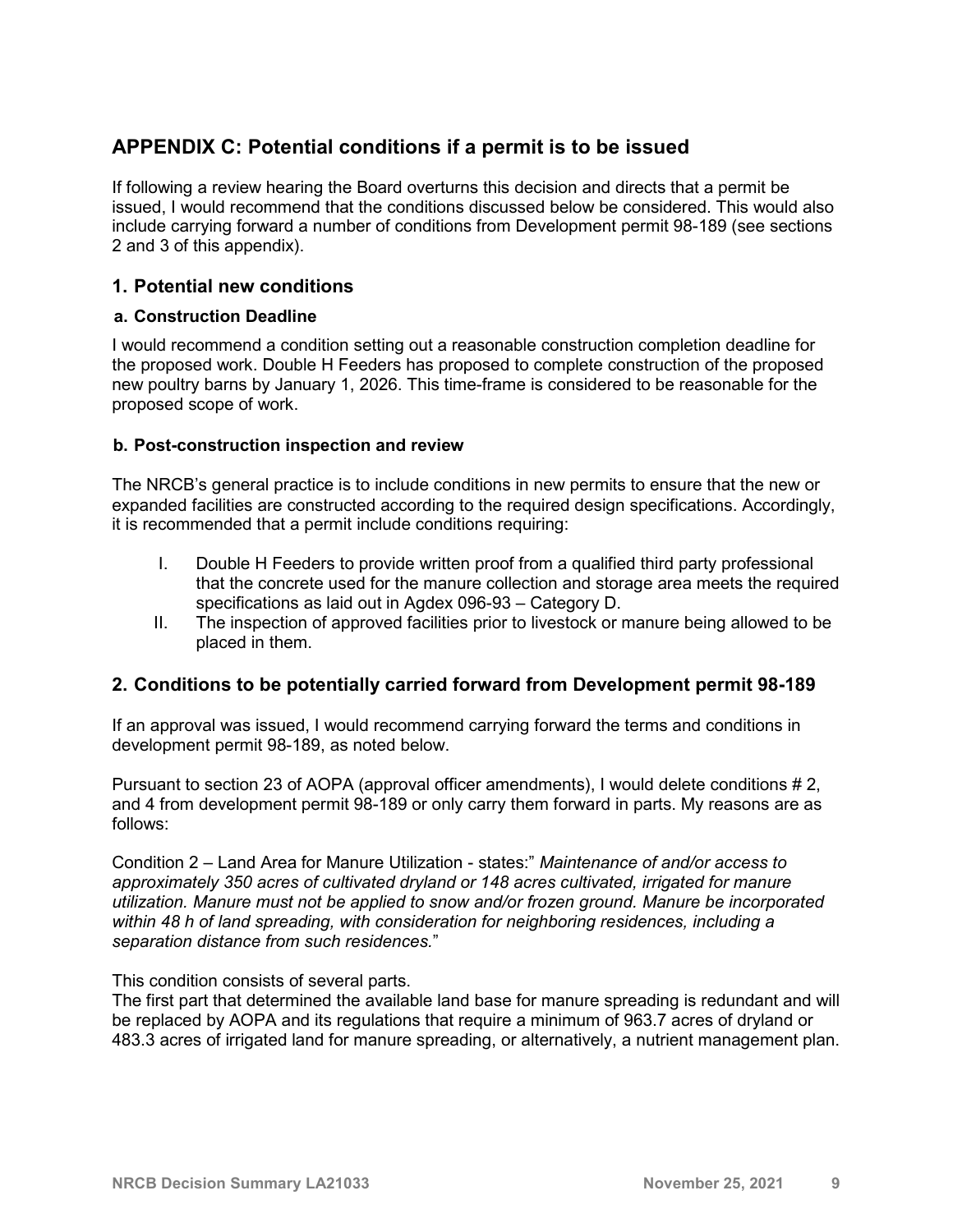The second part, no spreading on frozen or snow covered ground, would also be redundant if a permit is issued since one of the standard conditions in a permit state*:" The permit holder shall comply with the requirements of the Agricultural Operation Practices Act (AOPA) and the regulations passed pursuant to that act."* This would include section 24(5)(b) of the Standards and Administration Regulation.

The third part requires the incorporation of manure within 48 hours of land spreading. This part of condition 2 would be carried forward (as per NRCB's Approval Policy 2016-1: Amending Municipal Permit Conditions) because it is more stringent than AOPA which allows application of manure on forage lands or directly seeded crops without incorporation.

The fourth part requires consideration for neighboring residences, including a separation distance from such residences during manure spreading. These terms are rather vague, subjective, and difficult to enforce. It is therefore more practical to follow the requirements of AOPA and its regulations (sections 24(5) Standards and Administration Regulation). This part of the condition would therefore be deleted and not carried forward.

Condition 4 – Dead Bird Disposal - states:" *Dead bird disposal is by burial. The burial pit shall only be used for dead birds. The burial pit must be fenced to exclude predators from having access to and removing dead birds from the pit, particularly during winter months. Dead birds must be covered on a regular basis during months the soil is not frozen. Acceptable storage of dead birds must be provided until sufficient quantities are attained for burial*."

The disposal of deads is regulated directly by AF's Regulatory Services Branch under the Animal Health Act. Given AF's regulatory role, concurrent oversight of dead animal disposal by the NRCB would be inefficient and might lead to inconsistency with AF's requirements. Therefore, I would delete this condition.